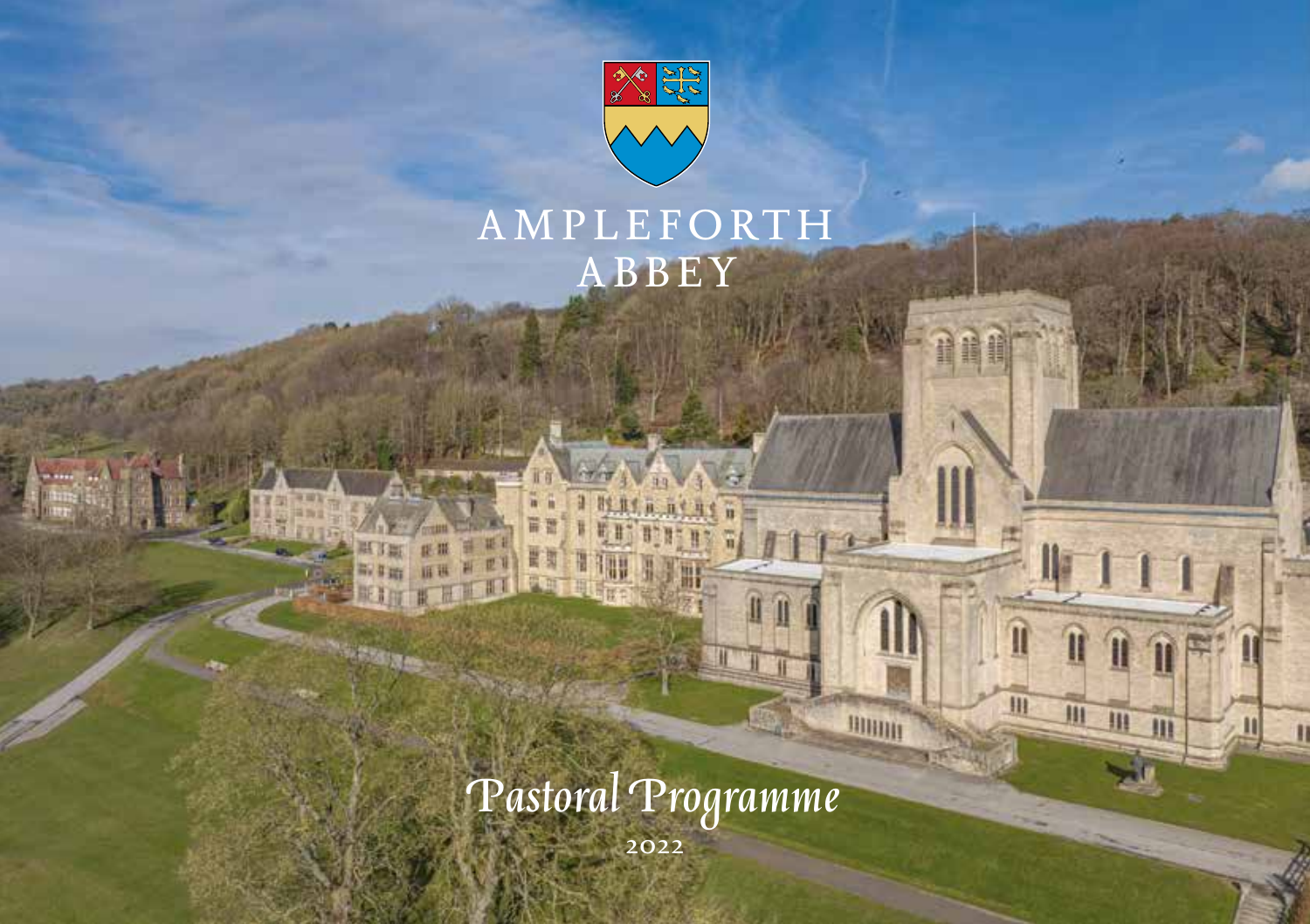| 28-29 |  |
|-------|--|
| 30    |  |
|       |  |
|       |  |



A very warm welcome to you from Ampleforth Abbey, where we have many reasons to be grateful. We have just celebrated with great joy the blessing of the refurbished Grange. It has been a challenging process at times, with the building itself offering some unexpected

challenges that only added to the challenges that Covid and shortages in building supplies had brought. But it has been, most of all, a deeply satisfying and inspiring experience, witnessing how so many people from so many backgrounds and areas of expertise have worked so well together and with such generosity and commitment. The final result is something we are very proud of, and we hope you will enjoy it in due course. Similar renovation work to Alban Roe House has already begun, along with work on a renewed Visitor Centre. We are profoundly grateful for this and for the generosity that has made it possible. We are very blessed by all your continued support and encouragement, shown in so many different ways, and we

hope that some of what we have offered has been of some support to you. We make the journey together.

We have been reflecting and praying about our call as a monastic community and especially about our mission, which we see very much as that of placing our life together at the service of the Church, inviting all to come and to share, in whatever way is appropriate for each person, what and who we love so deeply. We hope there is something in this year's programme that might be of interest to you. You may, of course, prefer just to come for a few days quiet and reflection, on your own or with a group of friends. This programme will evolve throughout the year. If there is anything you would like us to offer, please do let us know. And may all of us in this year come to know more deeply the Mystery that awaits us at the heart of life.

Meet the Monastery Retreat Team ......... Together in Prayer..................................................................................................6-7 Friends of Hospitality................................................................................................8 A Chance to Reflect and Relax - Come a Monastic Experience Retreats .................. An Invitation to University Students....... Parish and self-led Groups.......................................................................................13 Easter Triduum ..........................................................................................................13 Programme of Retreats......................................................................................14-27 How to Book .............................................................................................................27 Explore the Ampleforth Abbey Estate.... Volunteering..............................................................................................................30 Benedictine Oblates.................................................................................................30 Keeping in Touch......................................................................................................31

We look forward to welcoming you.

Fr Kevin Hayden OSB Dean of Hospitality

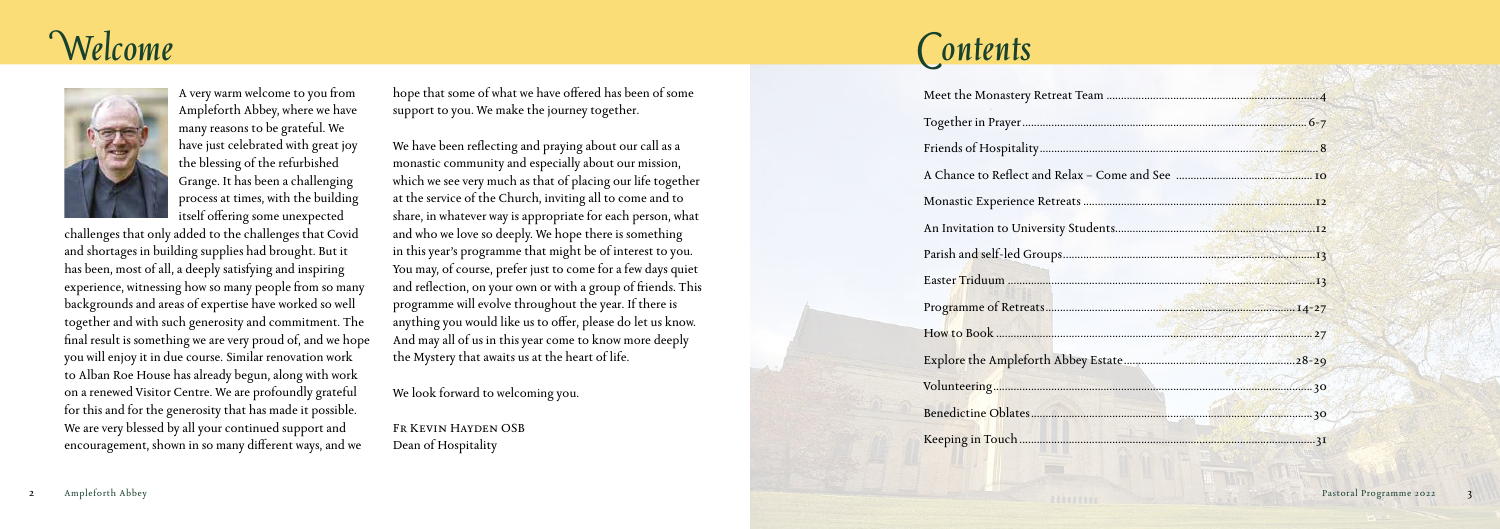#### FR CHAD BOULTON OSB



#### Abbot Robert Igo OSB

After 25 years at the Monastery of Christ the Word in Zimbabwe, Fr Robert was elected to serve the Ampleforth Community as Abbot in January 2021. Fr Abbot is an experienced, passionate and inspiring retreat leader who has led retreats across Africa, India and Europe.

#### Fr Wulstan Peterburs OSB

Fr Wulstan is the Sub-Prior & Cellarer of the Abbey. He entered the monastic community in 1998, having previously taught in the school, and has served variously as Teacher of Religious Studies and History, Head of Religious Studies, Housemaster, Procurator and Headmaster. He holds a doctorate on the theology of John Henry Newman, both publishing and delivering a number of papers on his work.



#### Fr Henry Wansbrough OSB

Fr Henry is a Biblical scholar with an international reputation. As Master of St Benet's Hall he taught at Oxford University for 14 years and was Chairman of the University Faculty of Theology. Subsequently he was Professor Biblical Studies at Liverpool Hope University. He is a former member of the Pontifical Biblical Commission and the Anglican Roman



Catholic International Commission. He is Visiting Lecturer (mostly by Zoom) of Holy Trinity College in Zimbabwe. He is the author of many books. He also edited the New Jerusalem Bible (1985) and the Revised New Jerusalem Bible (2019) and has lectured in Australia, Africa, America and Jerusalem.

#### Fr Christopher Gorst OSB

Seeking a link between psychology and spirituality is one of Fr Christopher's particular interests, and the Tai Chi and Meditation Retreats, which he supports with Terry Doyle, have proved very popular. A more recent interest is in response to the Climate Change Crisis. After his years in Zimbabwe, he has worked for 16 years with the Team.



#### Fr Hugh Lewis-Vivas OSB

Fr Hugh Lewis-Vivas has been a monk at Ampleforth Abbey since 1977. He has worked in a variety of teaching (French and Spanish), administrative and hospitality related roles at Ampleforth College and St Benet's Hall, Oxford. He is a keen gardener.

#### FR BEDE LEACH OSB

Fr Bede has extensive experience leading retreats for adults, and particularly for school groups. After spending nine years in full-time retreat ministry from 2003 to 2012, then nine years as Parish Priest in Our Lady and St Benedict's Ampleforth, he is now back in retreat ministry almost exclusively for school groups from Year 5 to Year 13.

#### Fr Gabriel Everitt OSB

Fr Gabriel has been a monk for 32 years. He has given a few retreats over these years, though he also worked for 22 years in Ampleforth College and for 4 years at St Benet's Hall in Oxford. He is now focussing more particularly on retreat work and is a member of the formation team in the monastery. He has a particular interest in lectio divina as a way of prayer and on monastic history and spirituality.





Fr Chad Boulton has been a monk for nearly 30 years. In the monastery, he has been Infirmarian, Junior Master and is now Novice Master. He has also worked in Ampleforth College, as a teacher, housemaster and Senior Chaplain. He has a role in the development of the English Benedictine Congregation, linking up the different monasteries and preparing for the General Chapter. For his health and sanity, he looks after the monastic woods.

#### Fr Cedd Mannion OSB

Fr Cedd has been a monk at Ampleforth since 2006 and is currently the choirmaster at the monastery.

### Fr Kevin Hayden OSB

Fr Kevin brings to his retreat work a wide range of experience both as a monk and as a diocesan priest. He has been involved for many years in parish ministry, as well as leading retreats with both young people and adults, engaging in individual accompaniment, and being involved at diocesan level in a variety of inititatives. He loves retreat work and is now Dean of Hospitality and Vocations Co-ordinator.





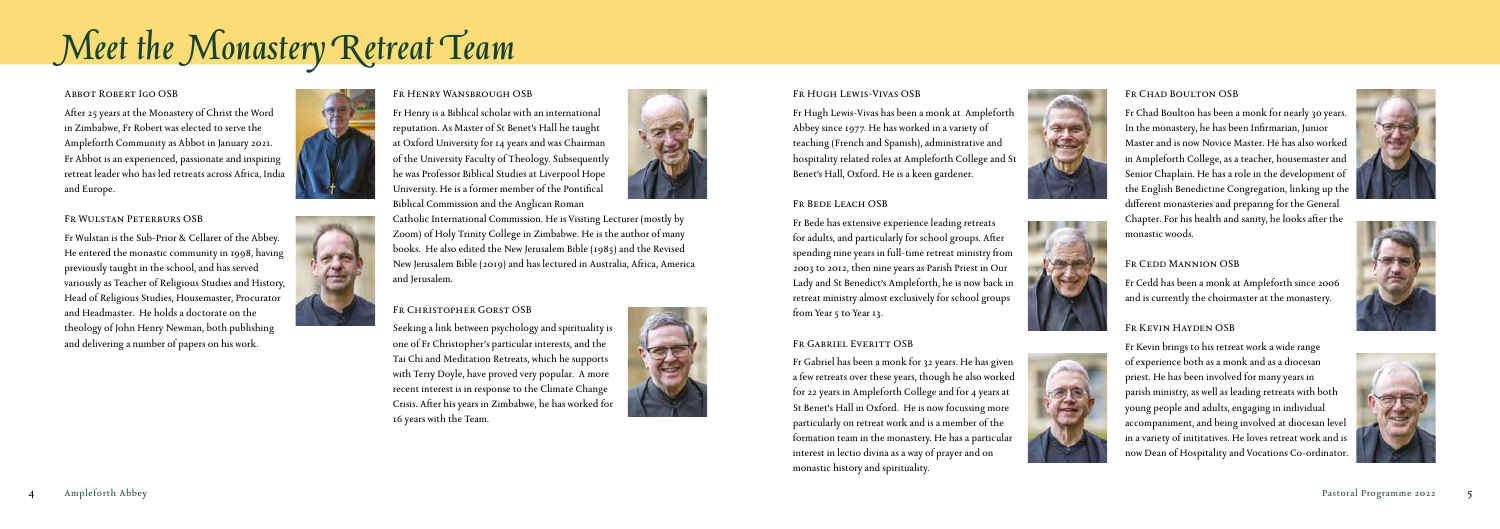

In response to lockdown the community developed an online hospitality ministry so that our pastoral presence could continue; the title "Together in Prayer" was given to this initiative. Little could we have envisaged the numbers of people we have been able to reach in this new way. We offer a range of audio and visual services so that you can be with us here at Ampleforth, wherever you may find yourself.

#### HOME PRAYERS

A chance to gather every morning (except Sunday) at 10.00 am for a short time of prayer led by a monk, followed by a brief reflection.

#### HOME RETREATS

Join our guided Home Retreats every Saturday at 11.00 am, available to watch live via our YouTube channel (Ampleforth Abbey Liturgy) or available to watch on playback. Each Home Retreat is led by a member of the Monastic Community and consists of a 10-15 minute reflection, concluded by with a series of suggestions for activities and further reflection throughout the day.

If you'd like to receive the programme for each upcoming month, sign up for our email updates by contacting pastoral@ampleforth.org.uk

For the links to our live streaming and YouTube channel please visit www.ampleforth.org.uk/abbey/service-times/ways-worship

For reflections and homilies from the Community please visit our news feed www.ampleforth.org.uk/abbey/news

#### MONASTIC HORARIUM

Our Benedictine Community is centred on a life of prayer, which St Benedict called "the Work of God". You are very welcome to join us in praying the Divine Office together and for the daily celebration of Mass. Most of our prayer is sung.

(Saturday: Vigils of Sunday)

|         | <b>MONDAY - SATURDAY</b> | <b>SUNDAY</b>     |                          |
|---------|--------------------------|-------------------|--------------------------|
| 5.30 am | Matins                   | 7.30 am           | Lauds                    |
| 7.30 am | Lauds                    | 9.15 am           | Terce                    |
| 8.45 am | Terce                    | 9.30 am           | Mass                     |
| 9.00 am | Mass                     | 1.00 pm           | Sext                     |
| 1.00 pm | Sext                     | 1.50 pm           | None                     |
| 1.50 pm | None                     | $6.00 \text{ pm}$ | Vespers with Benediction |
| 6.00 pm | Vespers                  | 8.15 pm           | Compline                 |
| 8.15 pm | Compline                 |                   |                          |
|         |                          |                   |                          |

\*Ampleforth College Mass takes place in term time only on Sunday at 11.15am Ampleforth College Schola Mass takes place in term time only on a Friday at 7.00pm These are not available on live stream.

#### MATINS (OFFICE OF READINGS)

'O Lord, open our lips' is the first prayer of the day, as the silence of the night is broken first of all by praise of God and the summoning of the monks to begin the Work of God. This Office consists of a number of psalms and two readings, followed by general intercessions. At the end of

Matins there is a period for quiet prayer.

## LAUDS (MORNING PRAYER)

As the name suggests, the Office of Lauds is devoted to praise of God in Morning Prayer. It consists mainly of a series of psalms and canticles, with antiphons and a hymn. The Benedictus canticle – 'Blessed be the Lord, the God of Israel' – is sung and the Office ends with the singing of the Lord's Prayer and the Concluding Prayer.

### TERCE (MID-MORNING PRAYER);

#### SEXT (MIDDAY); NONE (MID-AFTERNOON)

There is a long monastic tradition of interrupting the working day between Lauds and Vespers with three short offices (little offices) at the third, sixth and ninth hours of the ancient day (mid-morning, noon and mid-afternoon). These serve to remind us that, even in the midst of our busyness, our search for God in prayer is the focus of our monastic life, and they also help us to consecrate the work (and ourselves) consciously to God. After a short opening and hymn, psalms are sung with an antiphon, and there is a short reading from a scripture and a concluding prayer.

### VESPERS (EVENING PRAYER)

This Office is sung in Latin, with psalms followed by a short reading, a response, hymn and antiphon. The Magnificat canticle – 'My soul glorifies the Lord' – is sung before the Concluding Prayer. In May and October there is an additional anthem to Mary, mother of Christ.

### COMPLINE (NIGHT PRAYER)

The Work of God is brought to an end by invoking God's protection during the hours of darkness. The Office includes a short reading from the Rule of St Benedict.

### SATURDAY VIGILS (REPLACING COMPLINE)

Matins of Sunday is celebrated as Vigils on Saturday evening. This is an expression of an ancient tradition in the Church which sees each Sunday (Dies Dominica, the 'Lord's Day') as a celebration of the Resurrection of the Lord, an event for which we keep vigil, 'with lamps lit', so that we do not miss his coming. Because of this, Vigils of Sunday has an extra solemnity compared to Matins on Weekdays. To the usual two nocturns of Psalms and Readings is added a third nocturn of Canticles, followed by the Gospel of the Resurrection, which is read by Fr Abbot, who (St Benedict says) occupies the place of Christ in the monastery. Then the ancient hymn Te Deum ('We praise you, O God…') is sung, and the office concludes with the Sunday collect.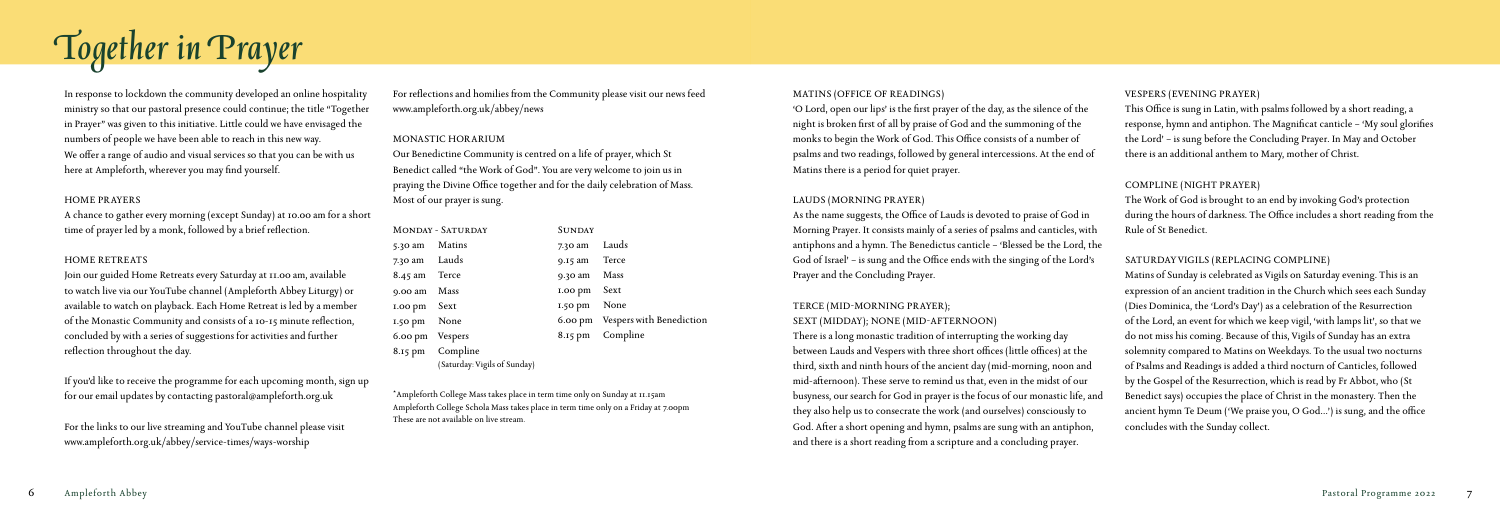

## *An opportunity to share the journey*

A large number of people from diverse backgrounds have enjoyed time together on retreat at Ampleforth and discovered friends along the way. There is the beginning of a sort of community of retreat goers. Many people would like to be able to return more regularly and spend time with familiar faces – to strengthen that sense of community, of a journey shared.

To that end we are beginning this year a series of monthly "days" with a very simple structure: coffee – a talk – some space for reflection, conversation or relaxation – a meal together – and some time for sharing and prayer together at the end.

COST: A suggested donation based on £33.00 per person will fully defray costs, but this is a suggestion only and is left entirely at the donor's discretion.





Whether you are a "seasoned" retreat goer, or someone who simply finds the possibility attractive, do please get in touch with us!

#### OUTLINE OF THE DAY:

9.00 am Mass in the Abbey Church 10.00 am Arrive at The Grange for coffee 10.30 am Session 1.00 pm Sext 1.15 pm Lunch in the Newman Room 1.50 pm None 4:00 pm Feedback Session 4.45 pm Tea in The Grange

#### DATES FOR THE DIARY

Mondays 9 May, 13 June, 11 July, 8 August, 12 September, 10 October, 14 November, 12 December

Pastoral Programme 2022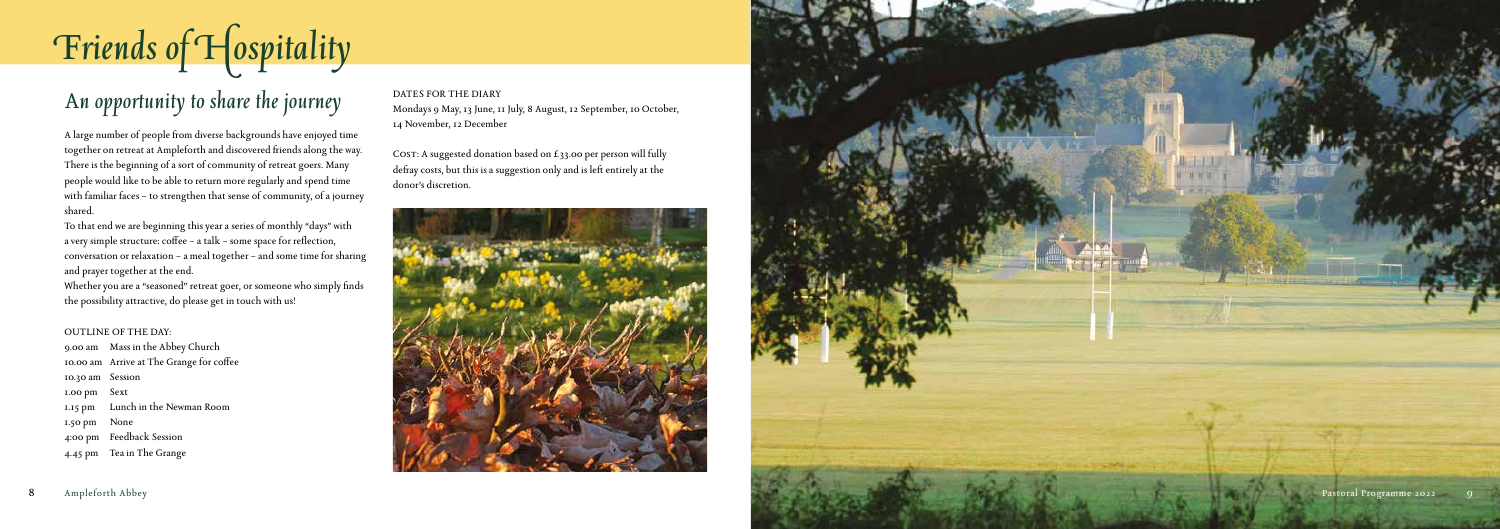Pastoral Programme 20

# *A Chance to Reflect and Relax – come and see*

## Jesus said: "Let us go off by ourselves to a quiet place and rest awhile." (Mark 6:31)

Perhaps you would value some time out, some space for yourself, a chance to rediscover a sense of peace and calm. Perhaps you would value an opportunity to have some time to reflect on the direction of your life, and to reconnect with yourself and with God. Perhaps you sense a need simply to be present for a while or to get some well-earned rest.

At whatever point you find yourself in life, you are very welcome to come and spend some time with us at Ampleforth. We will provide you with a private room, with food, with the opportunity to join the Community in prayer, and a beautiful, peaceful setting within which to find your centre and renew your relationship with God.

#### Individual guest charges are per person per day

We'd appreciate advance payment for the retreat at the time of booking. However, if this is not possible then we can accept a £25 non-returnable and non-transferable deposit, with the remainder to be paid not later than 2 weeks before arrival.

Cost alone should not prevent anyone from making a retreat to Ampleforth. For anyone who is unemployed or in special need there is no fixed charge. Any contribution within your means would be welcome.

Ampleforth is built on the side of a hill and therefore access around the estate necessitates guests negotiating stairs and walking between accommodation, the Abbey Church and the refectory.

If you are interested or would like some further information please contact our Hospitality and Pastoral Office at pastoral@ampleforth.org.uk or call us on 01439 766087.



| Meal Basis                 | Sun-Thurs<br>En-suite | Fri & Sat<br>En-suite | Sun-Thurs<br>Standard | Fri & Sat<br>Standard |
|----------------------------|-----------------------|-----------------------|-----------------------|-----------------------|
| Full board                 | £67.00                | £68.50                | f.61.00               | £62.50                |
| Supper, bed<br>& breakfast | £58.00                | £59.50                | £52.00                | £53.50                |
| Bed & breakfast            | £44.50                | £45.50                | £38.50                | £39.50                |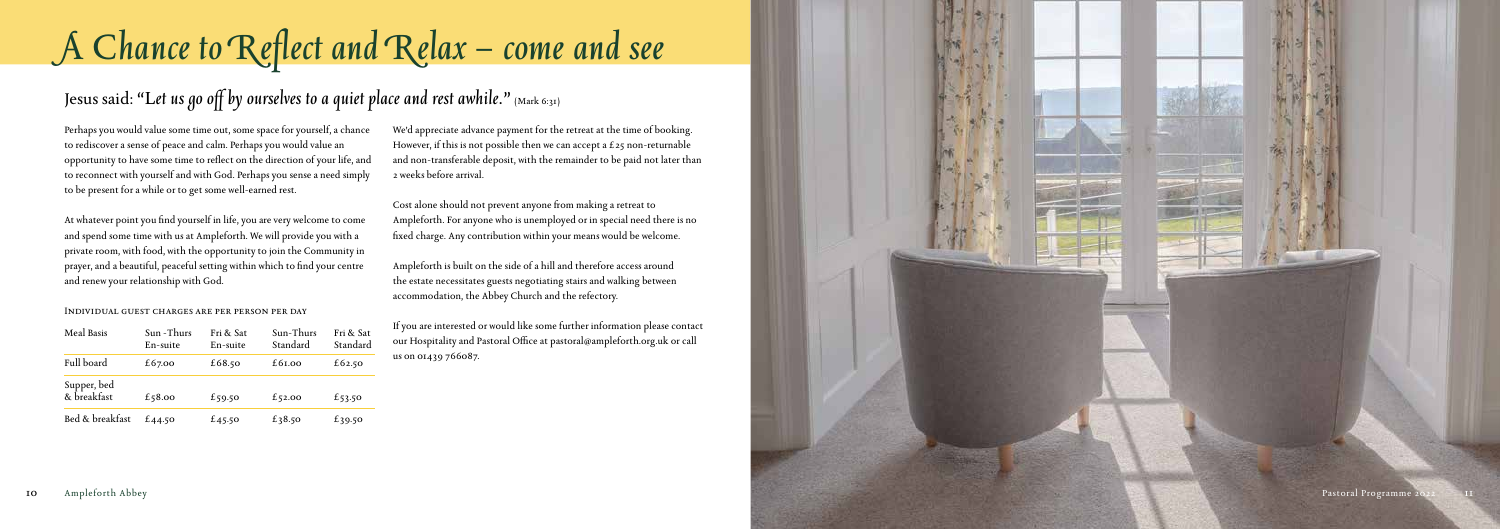## *The Monastic Experience An Invitation to University Students*



Sunday 31 July – Friday 5 August Sunday 6 November – Friday 11 November

£280.00 per person

Many believe that St Benedict wrote his Rule for monks in the later part of his life, the distillation of a lifetime of experience. It proposes a wise and carefully balanced set of elements which go together to create a life that nourishes and feeds our truest selves.

This retreat hopes to offer you a taste of that life, to live for a short while according to a different rhythm. Where there is space to live alongside the monastic community and other fellow pilgrims, to walk, to read, to be in silence, to pray alone and with the monastic community, to discuss and share, to allow yourself to be fed by the beauty of the world around you. Each day a different member of the community will offer food for reflection - aspects of St Benedict's wisdom that might help to enrich your life.

We hope that this week will give you the opportunity to step back for a short time so that you will be renewed and be able to re-engage with your life with fresh energy, enthusiasm and wisdom.

To book please contact the Hospitality and Pastoral Office on pastoral@ ampleforth.org.uk or call us on 01439 766087.

## *Take time for yourself*

Give yourself some space to complete assignments, reflect on who you are and where you are; discern and decide the next step on your journey, or simply give yourself time to be in the peaceful environment of a living monastery.

You are welcome to participate in our daily round of prayer, called the Divine Office, read and ponder in the library or your own room, or walk and wander in the spacious grounds of the Abbey.

There is no specific charge for your stay, but you may contribute according to your means. You are simply welcome to be here, for your own spiritual nourishment and a pause in your pilgrimage of life.

To make an enquiry please contact pastoral@ampleforth.org.uk or call us on 01439 766087.



## *Parish Groups and Self-Led The Easter Triduum*

Retreat groups may book our retreat facilities to run their own selfled retreats or bring a group and have a retreat led by a member of the monastic community.

The Grange is our main retreat house and is located in the grounds of the monastery overlooking the Abbey Church and enjoys picturesque views of the valley. It re-opens in March 2022 after an extensive programme of refurbishment.

The house comprises of a main meeting room, a smaller breakout room, an attractive chapel, 16 en-suite bedrooms, a kitchen for refreshments, a library and a small garden.

Additional accommodation is available in the Archway and Guest House. All bookings are fully catered for with meals served in our Guest Refectory (the Newman Room) and freshly homemade cakes delivered daily to the retreat house.

Call our pastoral administration team to discuss your requirements. Please note that demand for weekends is always very high and we tend to have more mid-week availability so can offer more competitive prices. To make an enquiry please contact pastoral@ampleforth.org.uk or call us on 01439 766087

For further information and photos of our retreat accommodation please visit our website www.ampleforthabbey.org.uk

## *A Celebration of Easter at Ampleforth*

Thursday, 14 April – Sunday 17 April

Join the Ampleforth Community for Easter conferences and the celebration of the Triduum liturgies.

Early booking is recommended due to the limited capacity of 250 guests this year.

The talks and ceremonies will be available online via YouTube channel and Live Streaming.

For Easter Triduum enquiries please email easter@ampleforth.org.uk

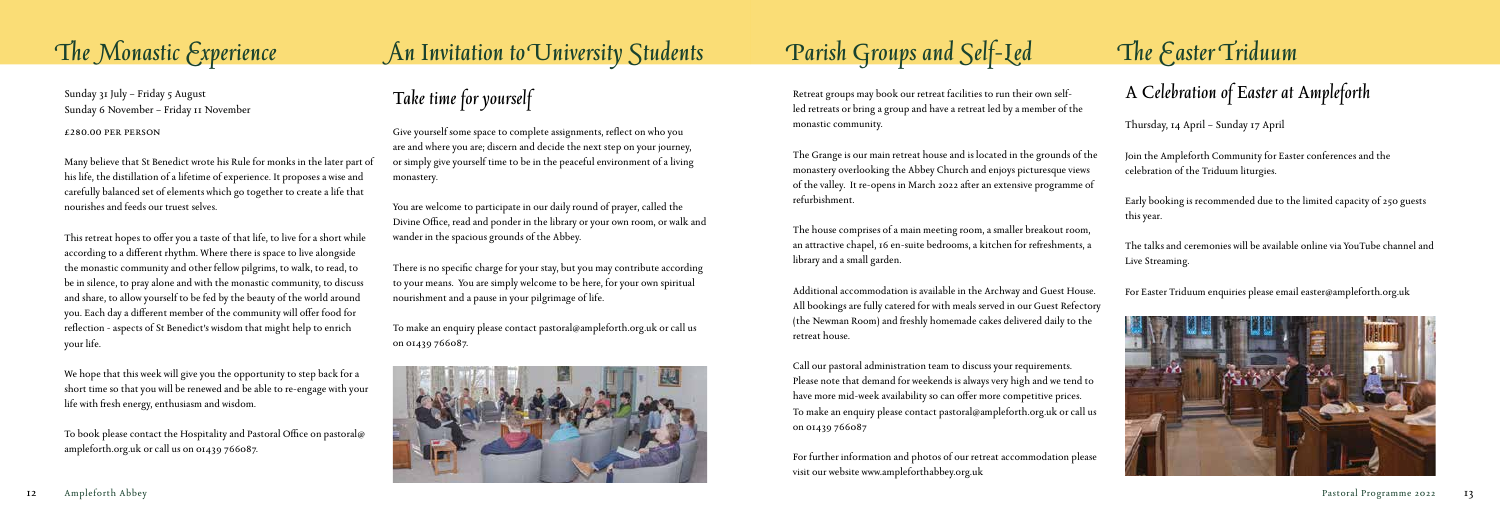

## *Eastertide Retreat* Fr Cedd Mannion OSB

Monday 25 - Thursday 28 April

En-suite accommodation £231.00 Standard accommodation £216.00

'If Christ has not been raised, then our preaching is in vain, and your faith is in vain.' As St Paul reminds us, the mystery of the Resurrection of Christ from the dead is at the heart of our Christian faith, and hence is a key motivation for our seeking to flesh out that faith in our daily life. In this retreat, Fr Cedd uses texts from the Scriptures, the liturgy and the monastic tradition to explore the place of the Resurrection in our life of faith.

*'Jesus often stopped to contemplate the beauty sown by his Father, and invited his disciples to perceive a divine message in things'* (LAUDATO SI)

## *Coming Home*

Fr Kevin Hayden OSB Monday 9 - Thursday 12 May En-suite accommodation £231.00

STANDARD ACCOMMODATION £216.00

"Make your home in me as I make mine in you." (John 15:4) This is the invitation, an amazing possibility to be deeply at home in life and with life. It is what Christ offers us – and he is already there waiting for us!

This retreat will explore the steps we can take to arrive where we already belong.



"If only I can touch his cloak I shall be well" (MT 9:21) *When the Lord saw her he had compassion for her and said "Do not weep"* (Lk 7:13) *"Come and see a man who has told me everything I ever did*" (Jn 4:29) *Jesus said "Mary"*(Jn 20:16)

|  |  |  |  | A Faith for All Seasons |
|--|--|--|--|-------------------------|
|--|--|--|--|-------------------------|

| FR CHAD BOULTON OSB            |
|--------------------------------|
| Friday 20 - Sunday 22 May      |
| EN-SUITE ACCOMMODATION £154.00 |
| STANDARD ACCOMMODATION £144.00 |

What divine messages are revealed in the different seasons? What might a winter faith look like, a spring faith, a summer faith, an autumn faith?

This retreat will look at the seasons, the scriptures and individual experience, all in the context of the beauties of a May weekend, and will include a gentle outdoor session in the woods above the monastery.



## *Women of the Kingdom*

Anji Dowson Monday 23- Thursday 26 May En-suite accommodation £261.00 STANDARD ACCOMMODATION £246.00 *"Let what you have said be done to me"* (Lk 1:38)

For all the women who encountered Jesus, it was a life-changing experience. Although few are named, those who are played a crucial role in his ministry: as Mother, prophetess, friends and disciples. Women were also instruments of revelation and a constant support. They were beneficiaries of healing and were spoken of in parables. Jesus gave time and dignity to widows, and even described the Kingdom of God as like a woman adding leaven to flour.

Those on retreat will join these women on their journey with Christ, and also look at how so many artists have been inspired by their lives and faith.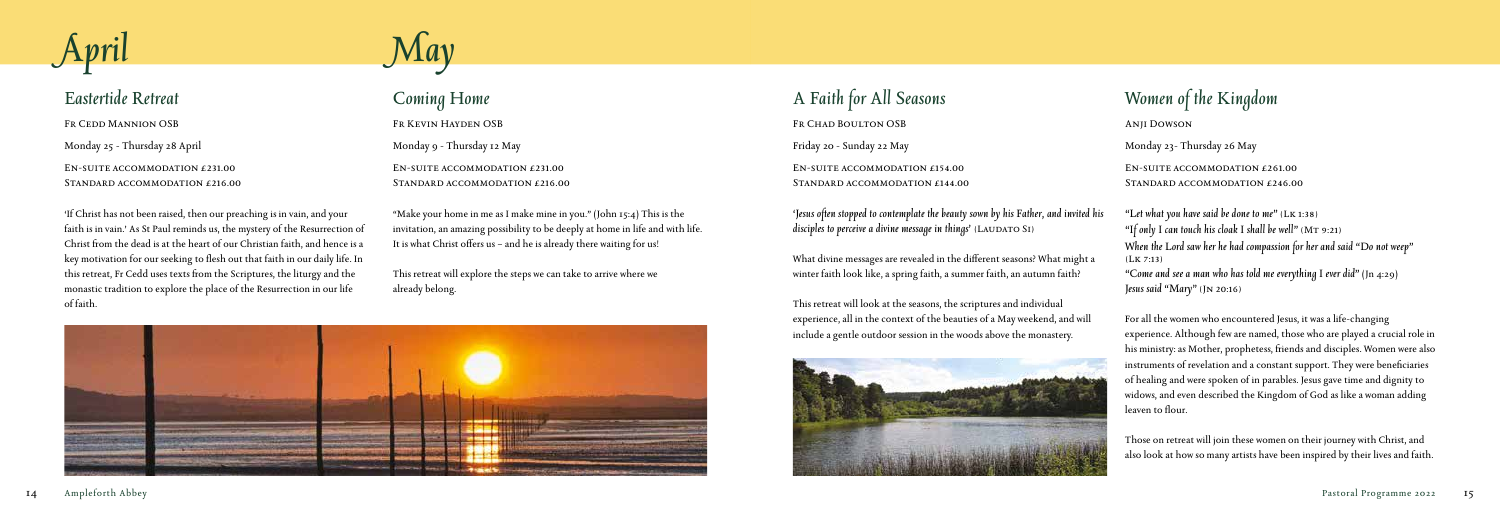

## *Tai Chi Movement and Christian Meditation Day*

Fr Christopher Gorst OSB and Terry Doyle

Wednesday 1 June

£45.00 per person

The Tai Chi Movement and Christian Meditation Day is both an introduction to these practices for those starting something new, and a nourishing day to boost the energy of those who have been before. Come and see, come and learn, come and practice.

## *An Introduction to the Letters of St Paul*

En-suite accommodation £154.00 STANDARD ACCOMMODATION £144.00

Fr Henry Wansbrough OSB Friday 10 – Sunday 12 June En-suite accommodation £154.00

Standard accommodation £144.00

En-suite accommodation £300.00 STANDARD ACCOMMODATION £270.00

St Paul was the first great teacher of Christianity. His letters to the young Christian communities were vital for working out the implications for the presence of the Risen Christ among us. Fr Henry will centre his talks on the richness of Paul's teaching on Christ.







## *A Window into Hope*

Abbot Robert Igo OSB

Friday 1 - Sunday 3 July

In this retreat, Abbot Robert asks, how does our faith bring us to find hope against the tragedies of life?



## *Tai Chi Movement and Christian Meditation Day*

Fr Christopher Gorst OSB and Terry Doyle

Monday 11 - Thursday 14 July

Tai Chi has been described as 'meditation in movement'. Christian Meditation involves stillness. During this retreat we balance these paradoxical practices to help focus our body and mind on being open to God.

Under Terry Doyle, a practitioner of Tai Chi and an Oblate of the World Community of Christian Meditation (WCCM) we will be guided in our learning and develop these means, by which we relax and become aware of God's presence. No previous experience is required, but those who have been before are most welcome to renew their practice and re-connect.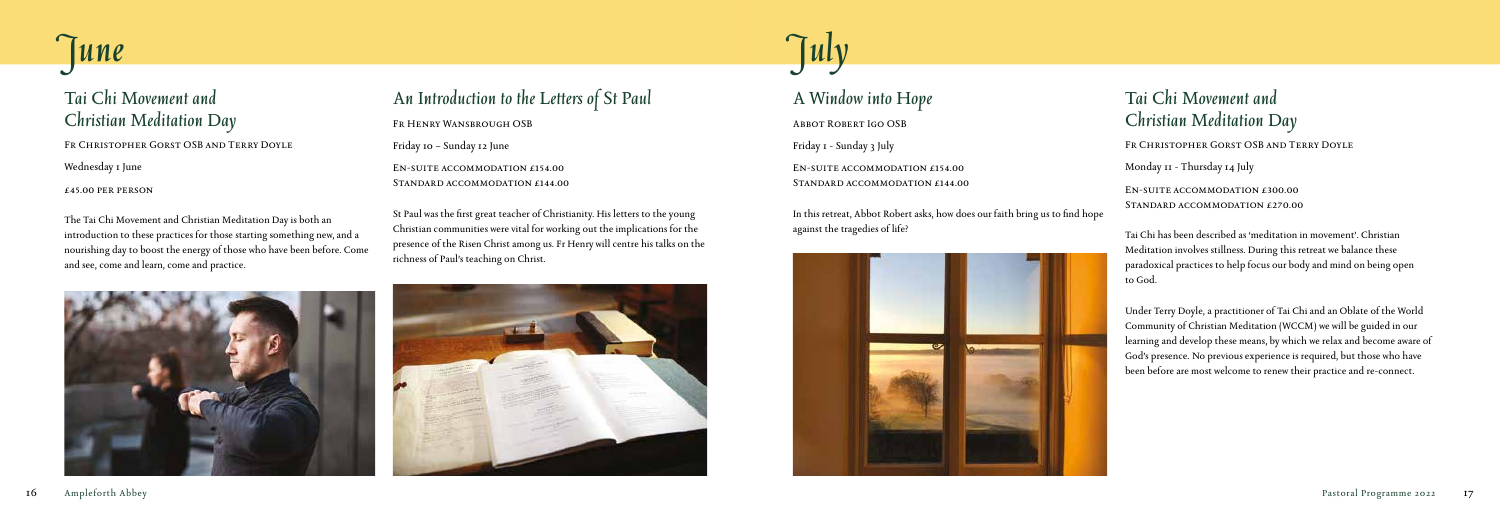

## *Introduction to Benedictine Spirituality*

EN-SUITE ACCOMMODATION £154.00 Standard accommodation £144.00

Fr Wulstan Peterburs OSB

Friday 15 - Sunday 17 July

This retreat explores St Benedict's way of being a Christian; considering the major elements of his spiritual teaching and how these can help all Christians – whether lay or monastic – on their way to God.



## *The Transformative Journey*

Fr Christopher Gorst OSB Friday 22 – Sunday 24 July EN-SUITE ACCOMMODATION £154.00 Standard accommodation £144.00

| God speaks through Literature & Spirituality |
|----------------------------------------------|
| <b>FR BEDE LEACH OSB</b>                     |
| Friday 29 - Sunday 31 July                   |
| EN-SUITE ACCOMMODATION £154.00               |
| STANDARD ACCOMMODATION £144.00               |

Following Fr Christopher's previous retreat titled 'Homeward Bound' which was based on Richard Rohr's book 'Falling Upward'. This new Retreat reflects on some further thoughts from the same author and explores the Transformative pattern in all religions of Order, Disorder and Reordering.

The Reordering becomes the new Order, and so the cycle begins again. We will explore the necessary elements which enable Transformation, and speculate on how and where the cycle comes to an end.



A weekend to gently ponder on some secular texts of prose and poetry, and allow the spirituality between the lines to emerge, & thread them into life & faith in July 2022 as 'the Word becomes flesh & lives among us'



## *Monastic Experience Retreat*

Fr Kevin Hayden OSB Sunday 31 July – Friday 5 August £280.00 per person

Many believe that St Benedict wrote his Rule for monks in the later part of his life, the distillation of a lifetime of experience. It proposes a wise and carefully balanced set of elements which go together to create a life that nourishes and feeds our truest selves.

This retreat hopes to offer you a taste of that life, to live for a short while according to a different rhythm. Where there is space to live alongside the monastic community and other fellow pilgrims, to walk, to read, to be in silence, to pray alone and with the monastic community, to discuss and share, to allow yourself to be fed by the beauty of the world around you. Each day, a different member of the community will offer food for reflection - aspects of St Benedict's wisdom that might help to enrich your life.

We hope that this week will give you the opportunity to step back for a short time so that you will be renewed and be able to re-engage with your life with fresh energy, enthusiasm and wisdom.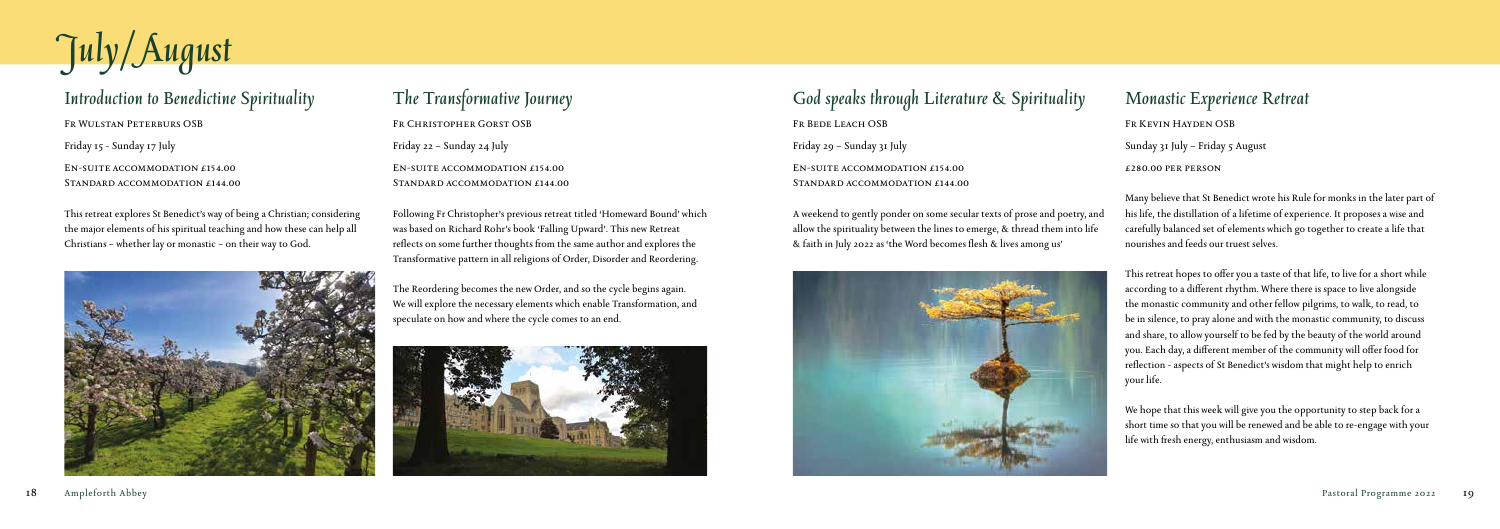

## *Teach us to Pray: The Book of Tobit*

EN-SUITE ACCOMMODATION £154.00 Standard accommodation £144.00

Fr Gabriel Everitt OSB

Friday 5 – Sunday 7 August

En-suite accommodation £342.00 STANDARD ACCOMMODATION £322.00

This retreat will be based on a prayerful reading of the book of Tobit, a most engaging and encouraging story of fidelity in adversity, of God's providence working in human lives in response to prayer and of the working of the angels as God's ministers and agents of salvation.



## *God Speaks on a Beach Prayer Walk*

Fr Bede Leach OSB

Monday 8 - Friday 12 August

A summer opportunity for three days of walks, sauntering [from Latin "sancta terra" holy ground], with strangers becoming pilgrims, & to listen to the Resurrection stories of sand, boats & fish, as we meet Christ in person & in Word, in stories, in the waves & on the gentle breeze, & back home for an evening session to share the days moments.

Lunches are not provided but there will be an opportunity each day to buy your own lunch. Please bring suitable clothing and footwear – Yorkshire weather can be unpredictable!



*Treasure Worth Everything* Fr Kevin Hayden OSB

Friday 12 - Sunday 14 August

EN-SUITE ACCOMMODATION £154.00 STANDARD ACCOMMODATION £144.00

"The Kingdom of Heaven is very near to you." This was Jesus' message. He spoke of it as a treasure hidden in a field and promised us that, once we discover that treasure and catch a glimpse of its true worth, we will be more than willing to give everything for it.

This retreat focuses on finding and choosing that treasure God has placed very near to us.



# *September*

## *Christian Meditation: Silent Weekend*

Fr Christopher Gorst OSB and Terry Doyle

Friday 2 - Sunday 4 September

En-suite accommodation £200.00 Standard accommodation £180.00

This weekend welcomes new people to the practice of Meditation, and people who have been before, but who want a meditative weekend of Silent learning. Terry Doyle, an Oblate of the World Community of Christian Meditation, will conduct the silent weekend, through the teachings of John Main and Laurence Freeman, and periods of Meditation practice. Fr Christopher will accompany the sessions and contribute some input from the Rule of Benedict. The Retreat is integrated with the Community Prayer in the Abbey Church, as well as time for quiet walks or time on your own.

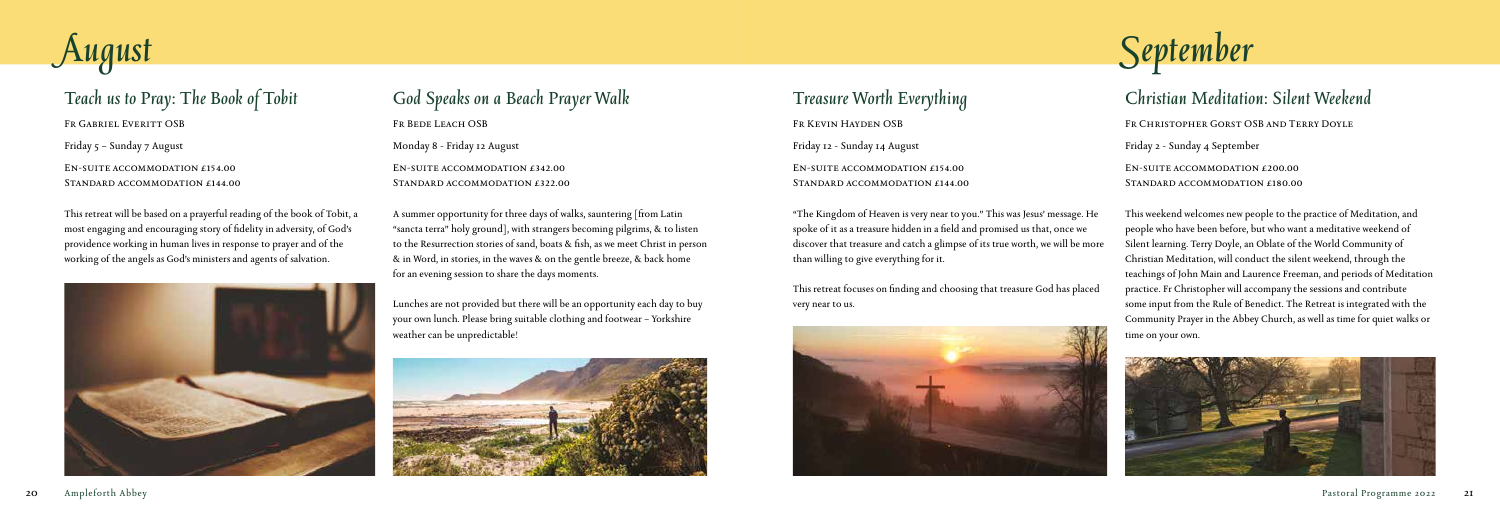

En-suite accommodation £154.00 STANDARD ACCOMMODATION £144.00

*St Cuthbert of Lindisfarne: Meeting a Man of God* Fr Wulstan Peterburs OSB

Friday 9 - Sunday 11 September

Taking as its theme the life and spirituality of St Cuthbert, and with a view as to how his example can help present-day Christians strengthen their faith, this retreat considers the ways in which St Cuthbert lived in the presence of God and sought to do his will in all things.



## *The Book of Jonah*

Fr Cedd Mannion OSB Friday 23 - Sunday 25 September En-suite accommodation £154.00 Standard accommodation £144.00

In the Rule, St Benedict sets aside several hours each day when his monks are to be occupied with lectio divina, the prayerful and reflective reading of the Scriptures, in such a way that allows the voice of the Lord, speaking to us in the here and now, to be heard by the ears of our heart.

En-suite accommodation £308.00 STANDARD ACCOMMODATION £288.00

As monks, we engage in this, not merely because it has been laid down for us, but because in our experience of it, we have found life. In this retreat, Fr Cedd introduces the idea of lectio divina, using the small (but perfectly formed) book of Jonah.



| The Ampleforth Story:<br>Lessons from History and a Guide for the Future |
|--------------------------------------------------------------------------|
| <b>FR GABRIEL EVERITT OSB</b>                                            |
| Friday 30 September - Sunday 1 October                                   |
| EN-SUITE ACCOMMODATION £154.00<br>STANDARD ACCOMMODATION £144.00         |

This retreat looks to turn lectures for monastic postulants and novices on the history of the Ampleforth community into prayerful engagement.

Including the Ampleforth story for oblates and associates of the Abbey, but others too, who are interested in and want to share in our identity and mission.



# *October*

## *Let Yourself be Loved*

Abbot Robert Igo OSB

Monday 10 - Friday 14 October

Hearing again the good news of the Gospel, this will be a time to experience the love that God longs to give.

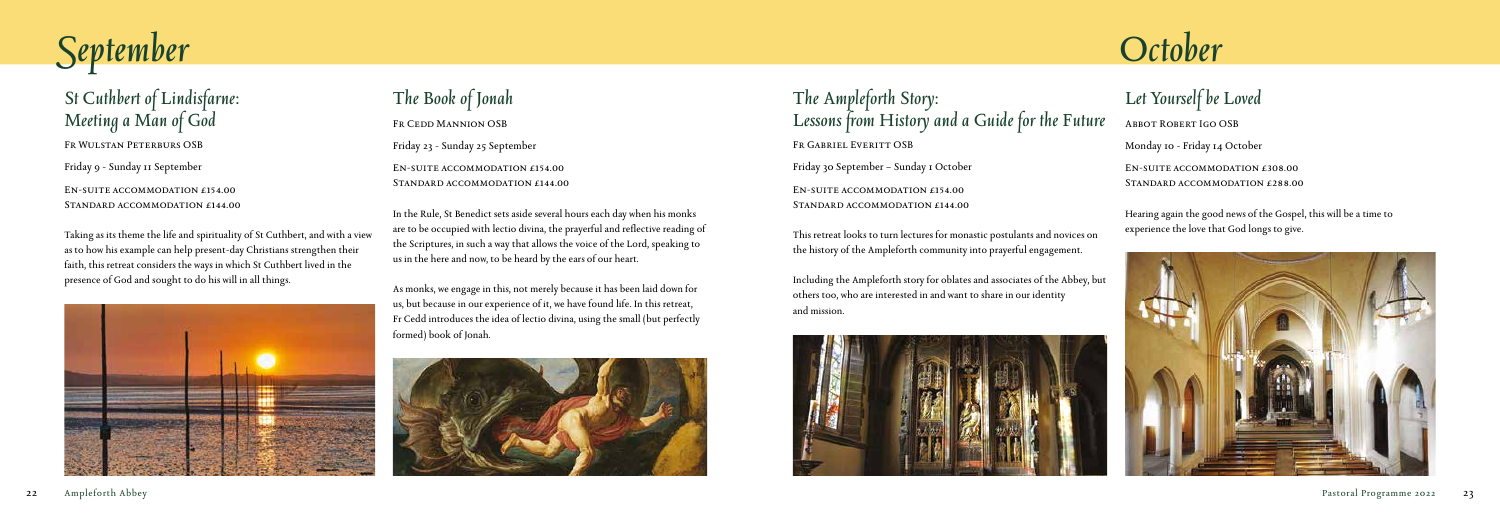

## *The Prayer was Made Flesh*

FR CHAD BOULTON OSB Friday 21 - Sunday 23 October EN-SUITE ACCOMMODATION £154.00 Standard accommodation £144.00

How do we pray as physical creatures – what does it mean to pray with birds, to learn from trees, to walk as pilgrims, to dance with angels?

This retreat will look at prayer for restless bodies and distracted minds, including an approach to the Rosary.



## *God Paints Through Art and Spirituality*

Fr Bede Leach OSB Friday 4 - Sunday 6 November

En-suite accommodation £154.00 Standard accommodation £144.00

A weekend discovering the essence of faith in religious art as it comes to life again, as we weave the initial gospel story with the faith life & homily of the artist, & gradually see our own ongoing faith & life story emerging, again or for the first time; two paintings, two sessions on each & a final summary session. A slow gentle exploration with fellow disciples & a God of surprises.



## *Monastic Experience Retreat*

Fr Kevin Hayden OSB Sunday 6 November – Friday 11 November £280.00 per person

Many believe that St Benedict wrote his Rule for monks in the later part of his life as the distillation of a lifetime of experience. It proposes a wise and carefully balanced set of elements which go together to create a life that nourishes and feeds our truest selves.

This retreat hopes to offer you a taste of that life, to live for a short while according to a different rhythm. Where there is space to live alongside the monastic community and other fellow pilgrims, to walk, to read, to be in silence, to pray alone and with the monastic community, to discuss and share, to allow yourself to be fed by the beauty of the world around you. Each day a different member of the community will offer food for reflection - aspects of St Benedict's wisdom that might help to enrich your life.

We hope that this week will give you the opportunity to step back for a short time so that you will be renewed and be able to re-engage with your life with fresh energy, enthusiasm and wisdom.

## *Tai Chi and Christian Meditation*

Fr Christopher Gorst OSB and Terry Doyle

Friday 18 - Sunday 20 November

En-suite accommodation £200.00 Standard accommodation £180.00

Tai Chi has been described as 'meditation in movement'. Christian Meditation involves stillness. During this retreat we balance these paradoxical practices to help focus our body and mind on being open to God. Under Terry Doyle, a practitioner of Tai Chi and an Oblate of the World Community of Christian Meditation (WCCM) we will be guided in our learning and develop these means, by which we relax and become aware of God's presence. No previous experience is required, but those who have been before are most welcome to renew their practice and re-connect.

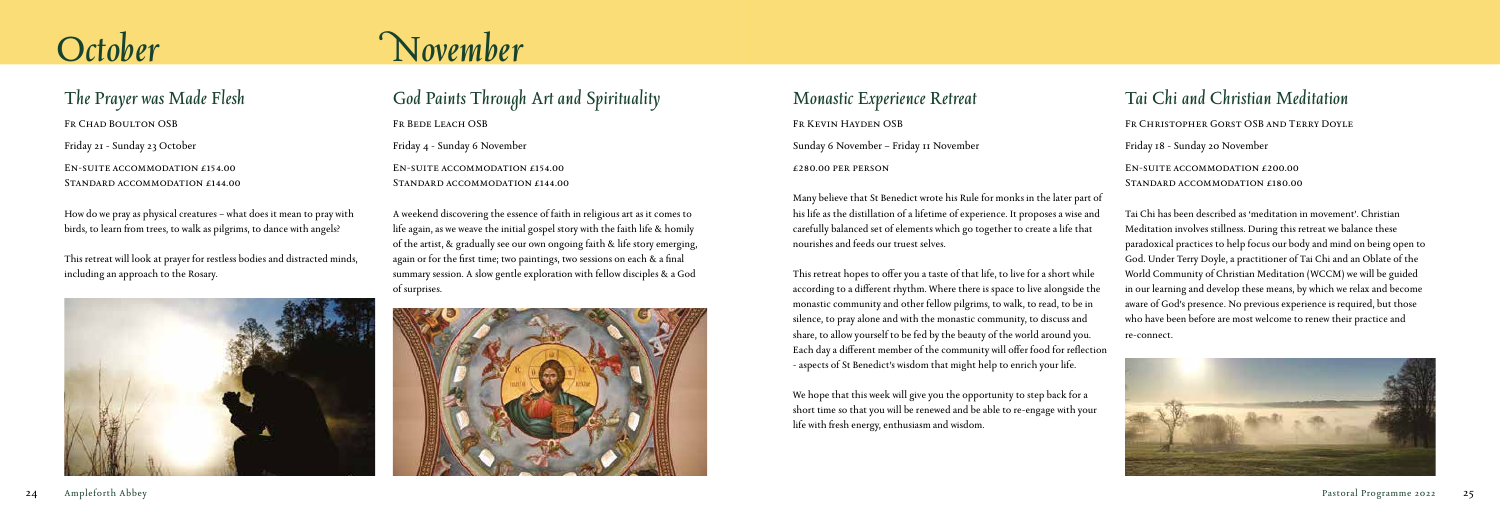# *November December*

*Julian of Norwich: From Struggle to Insight*

Fr Gabriel Everitt OSB

Friday 25- Sunday 27 November

En-suite accommodation £154.00 Standard accommodation £144.00

En-suite accommodation £154.00 STANDARD ACCOMMODATION £144.00

Julian of Norwich, a medieval visionary with a great popularity in our own day, had a loving heart certainly, but also a remarkably clear and incisive mind. This retreat will explore some of the issues she worked through, and worried over, in order to come to her wonderful insight into God's love in Christ.

| Lights will Guide You Home                                       |
|------------------------------------------------------------------|
| <b>FR KEVIN HAYDEN OSB</b>                                       |
| Friday 9 - Sunday 11 December                                    |
| EN-SUITE ACCOMMODATION £154.00<br>STANDARD ACCOMMODATION £144.00 |

*Advent Retreat: The Infancy Narratives of the Gospels*

FR HENRY WANSBROUGH OSB

Friday 2 - Sunday 4 December

The Gospel stories of the birth and childhood of Jesus in Matthew and Luke have plenty to teach us about the Incarnation. The Gospel of John adds its own deep understanding. This should enrich our prayers during Advent.





The title of this retreat is taken from the words of a song by the band Coldplay called Fix You. They echo a hunger deep within all of us - to come home in the fullest sense possible. They also echo Christ's promise to us: "Whoever follows me will not walk in darkness but will have the light of life." (John 8:12)

This retreat focuses on opening ourselves to that light, letting it guide us home and bring us a peace the world cannot give.





Please contact our Hospitality and Pastoral team to make a booking on 01439 766087 or via our website ampleforth.org.uk/visitors/whatson

#### PAYMENT TERMS

We'd appreciate advance payment for the retreat at the time of booking. However, if this is not possible then we can accept a £60 non-returnable and non-transferable deposit for residential retreats, with the remainder to be paid not later than 2 weeks before arrival.

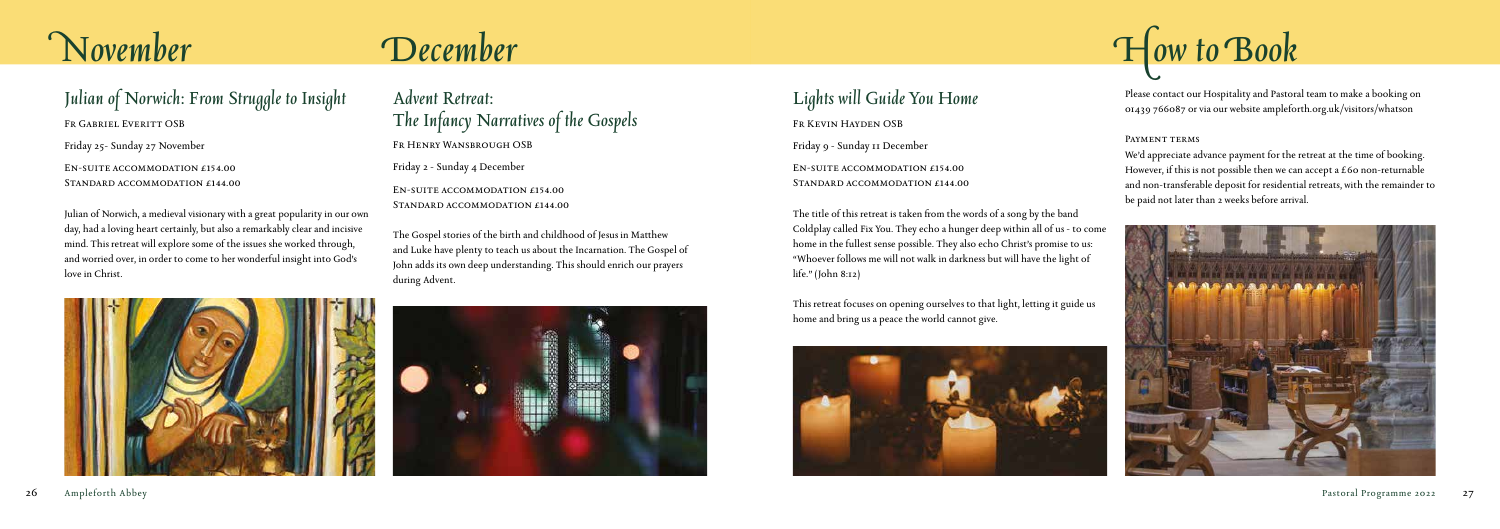## *Whether you are staying for a day or a week there is plenty to and see here in the magnificent Ampleforth Valley.*

### CONNECTING TO NATURE

Set in a valley in the Howardian Hills Area of Outstanding Natural Beauty, the Estate lands surrounding Ampleforth Abbey are rich in wildlife and history. Journeys into the valley can provide a real sense of discovery, place and belonging. We have regular guided short walks to describe and explain the ecology and landscape of the Abbey Estate, putting the scenery into context and helping you connect to the natural world. Longer walks or night walks can also be arranged on request.

### AMPLEFORTH ABBEY CHURCH

The Abbey Church is open to visitors every day from 5.30am – 8.45pm. You are welcome to come in at any time to pray or make a quiet visit.

The past 18 months have been a season of great change for the Ampleforth Abbey Community. As we have moved out of restrictions our doors have reopened and a new chapter has begun.

We are hoping to reintroduce tours of the Abbey Church shortly. Keep an eye on our website later in the year for updates.

*Explore the Ampleforth Abbey Estate*

AMPLEFORTH ABBEY VISITOR CENTRE, SHOP AND TEA ROOM We are currently embarking on an exciting project to bring a brand-new, renovated visitor experience to Ampleforth. Once completed, our Visitor Centre, Abbey Shop and Tea Room will be located in Alban Roe House. Keep an eye on our website for more updates as to our progress later in the year.

Our Abbey Shop is still available online with postage or click and collect options available https://abbeyshop.ampleforth.org.uk/



AMPLEFORTH ABBEY ORCHARD AND CIDER MILL For more than 200 years, we have been growing apples at Ampleforth Abbey. Today, with more than 2,500 trees growing over 10 acres, the Ampleforth Abbey Orchard is one of the largest commercial orchards in the North of England.

A succession of more than 50 varieties of apple ripens naturally between August and January in our traditionally managed orchards. Our full juice cider is crafted from a blend of dessert and culinary apples, pressed in our own Cider Mill where it is fermented and matured for eight months. Why not come and see the Orchard in bloom and find out more about our handcrafted drinks production? We run regular tours throughout the summer months and can accommodate both groups and individuals. For more information please email lettings@ampleforth.org.uk



#### ST ALBAN'S SPORTS CENTRE

St. Albans Sports Centre has everything you need for a fun filled fitness experience. The well-equipped gym heated indoor pool and sports halls are supervised by well trained staff. There is a wide choice of fitness classes and lots of activities for the children to enjoy.

#### FRIENDSHIP FOREST

We also have the Friendship Forest set in the woodland of Gilling Castle Parklands. Forest Schools, and their ability to create resilient, independent learners are increasing in popularity, and the benefits to mental health of spending time in wooded environments are now well established. In consultation with your group, we can devise bespoke sessions to fit your needs (curriculum-linked, active learning or quiet contemplation) or suggest sessions linked to the seasonal rhythms of the Estate. The Friendship Forest and sessions are open to people and groups of all ages. Walks and the Friendship Forest are led by Georgia, a qualified teacher and Forest School Leader with an academic background in ecology and conservation.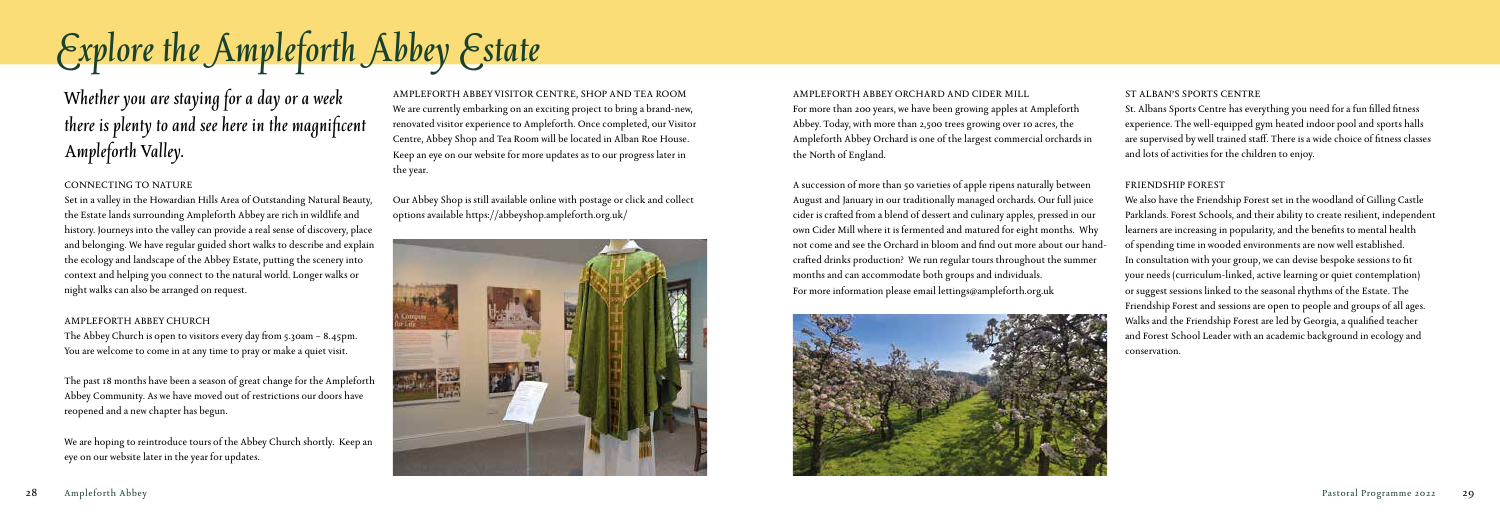# *Volunteering Benedictine Oblates*



Here at Ampleforth Abbey, we aim to provide a wide range of opportunities for volunteers to explore and experience our Estate and its works.

Our volunteers come from all walks of life. From retired folk who "want to give something back" to students and young people looking to widen their experience and aid their first step into work.

There are a variety of roles throughout Ampleforth Abbey which gives individuals the opportunity to find the role that is right for them. Full training is provided.

Please note that we are unable to accept volunteers under the age of 18 years of age.

To register your interest and find our more please contact abbeyreception@ampleforth.org.uk

Every day the monks pray the Divine Office, what St Benedict called the Work of God. You can join them spiritually and pray in association with them, using the Office or a similar form of prayer. You can also learn and follow some of the spirit and wisdom of St Benedict by attempting to lead a more perfect Christian life in the world according to the spirit of the Rule of St Benedict. Lay people who do this might wish to become an Oblate or an Associate of the Abbey and making a promise of commitment.

Lay Catholic men and women who become Oblates are under the spiritual guidance of the monastery and are recommended to attend Oblate meetings and retreats.

For further information about becoming an Oblate, please write to: Fr Philip Rozario OSB Oblate Master Ampleforth Abbey York YO62 4EN or email: philip@ampleforth.org.uk

# *Keeping in Touch*

Would you like to receive communications relating to our latest news, information about forthcoming retreats, events and the works of Ampleforth Abbey Trust?

Sign up now on our website or send us a request via email to pastoral@ampleforth.org.uk.